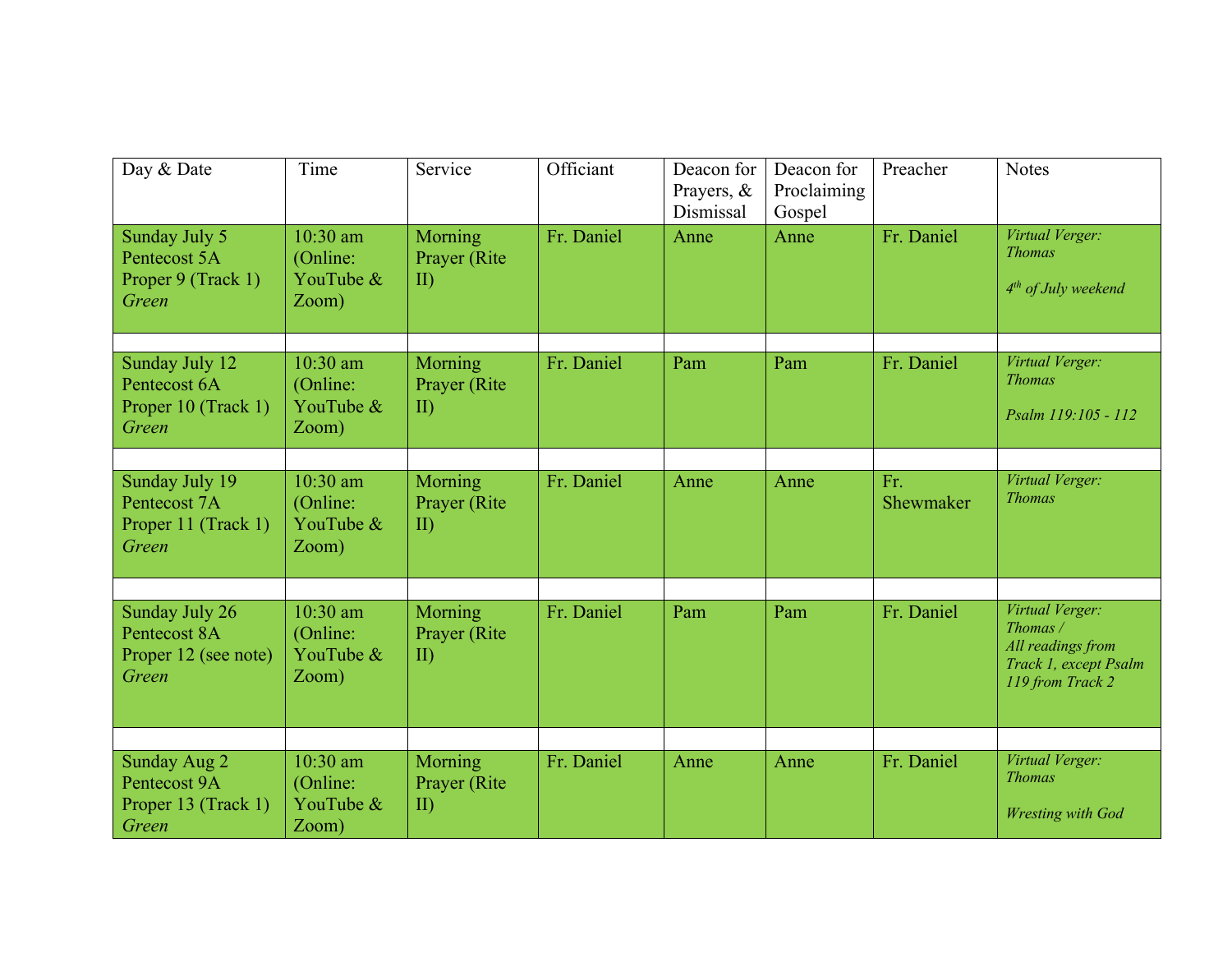| Day & Date                                                     | Time                                         | Service                    | Officiant  | Deacon for<br>Prayers, &<br>Dismissal | Deacon for<br>Proclaiming<br>Gospel | Preacher            | <b>Notes</b>                                                   |
|----------------------------------------------------------------|----------------------------------------------|----------------------------|------------|---------------------------------------|-------------------------------------|---------------------|----------------------------------------------------------------|
| Sunday Aug 9<br>Transfiguration<br>(transferred)<br>White      | $10:30$ am<br>(Online:<br>YouTube &<br>Zoom) | Morning<br>Prayer (Rite I) | Fr. Daniel | Pam                                   | Anne                                | <b>Sister Diana</b> | Virtual Verger:<br><b>Thomas</b><br>Stephanie as reader        |
| Sunday Aug 16<br>Pentecost 11A<br>Proper 15 (Track 1)<br>Green | $10:30$ am<br>(Online)                       | Morning<br>Prayer (Rite I) | Fr. Daniel | Pam                                   | Pam                                 | Fr. Daniel          | Virtual Verger:<br><b>Thomas</b><br>Psalm 133<br>"Hine ma tov" |
| Sunday Aug 23<br>Pentecost 12A<br>Proper 16 (Track 1)<br>Green | $10:30$ am<br>(Online)                       | Morning<br>Prayer (Rite I) | Fr. Daniel | Anne                                  | Anne                                | Fr. Daniel          | Exodus series part I                                           |
| Sunday Aug 30<br>Pentecost 13A<br>Proper 17 (Track 1)<br>Green | $10:30$ am<br>(Online)                       | Morning<br>Prayer (Rite I) | Fr. Daniel | Pam                                   | Pam                                 | Fr. Daniel          | Exodus series part II                                          |
| Sunday Sept 6<br>Pentecost 14A<br>Proper 18 (Track 1)<br>Green | $10:30$ am<br>(Online)                       | Morning<br>Prayer (Rite I) | Fr. Daniel | Anne                                  | Anne                                | Fr. Daniel          | Exodus series part III                                         |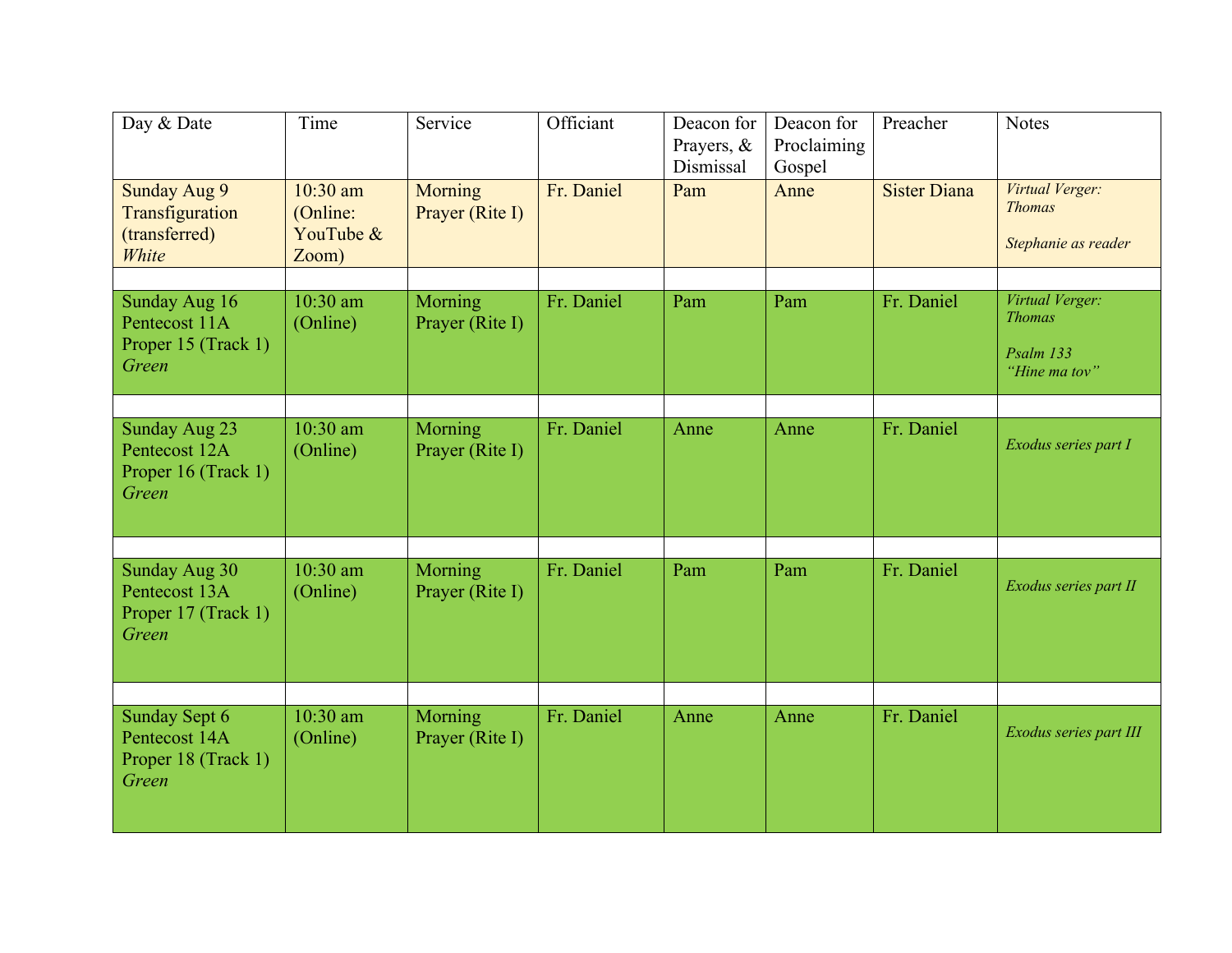| Day & Date                                                             | Time                   | Service                    | Officiant   | Deacon for<br>Prayers, &<br>Dismissal | Deacon for<br>Proclaiming<br>Gospel | Preacher    | <b>Notes</b>                                                                      |
|------------------------------------------------------------------------|------------------------|----------------------------|-------------|---------------------------------------|-------------------------------------|-------------|-----------------------------------------------------------------------------------|
| Sunday Sept 13<br>Pentecost 15A<br>Proper 19 (Track 1)<br>Green        | $10:30$ am<br>(Online) | Morning<br>Prayer (Rite I) | Fr. Daniel  | Pam                                   | Pam                                 | Fr. Daniel  | Exodus series part IV<br>(Nachshon)                                               |
| <b>Sunday Sept 20</b><br>Pentecost 16A<br>Proper 20 (Track 1)<br>Green | $10:30$ am<br>(Online) | Morning<br>Prayer (Rite I) | Mtr. Lesley | Anne                                  | Anne                                | Mtr. Lesley | Exodus series part V                                                              |
| <b>Sunday Sept 27</b><br>Pentecost 17A<br>Proper 21 (Track 1)<br>Green | $10:30$ am<br>(Online) | Morning<br>Prayer (Rite I) | Fr. Daniel  | Pam                                   | Pam                                 | Fr. Daniel  | Exodus series part VI                                                             |
| Sunday Oct 4<br>Pentecost 18A<br>Proper 22 (Track 1)<br>Green          | $10:30$ am<br>(Online) | Morning<br>Prayer (Rite I) | Fr. Daniel  | Anne                                  | Anne                                | Fr. Daniel  | Exodus series part VII<br>(Ten Commandments)<br>and also Feast of St.<br>Francis) |
|                                                                        |                        |                            |             |                                       |                                     |             |                                                                                   |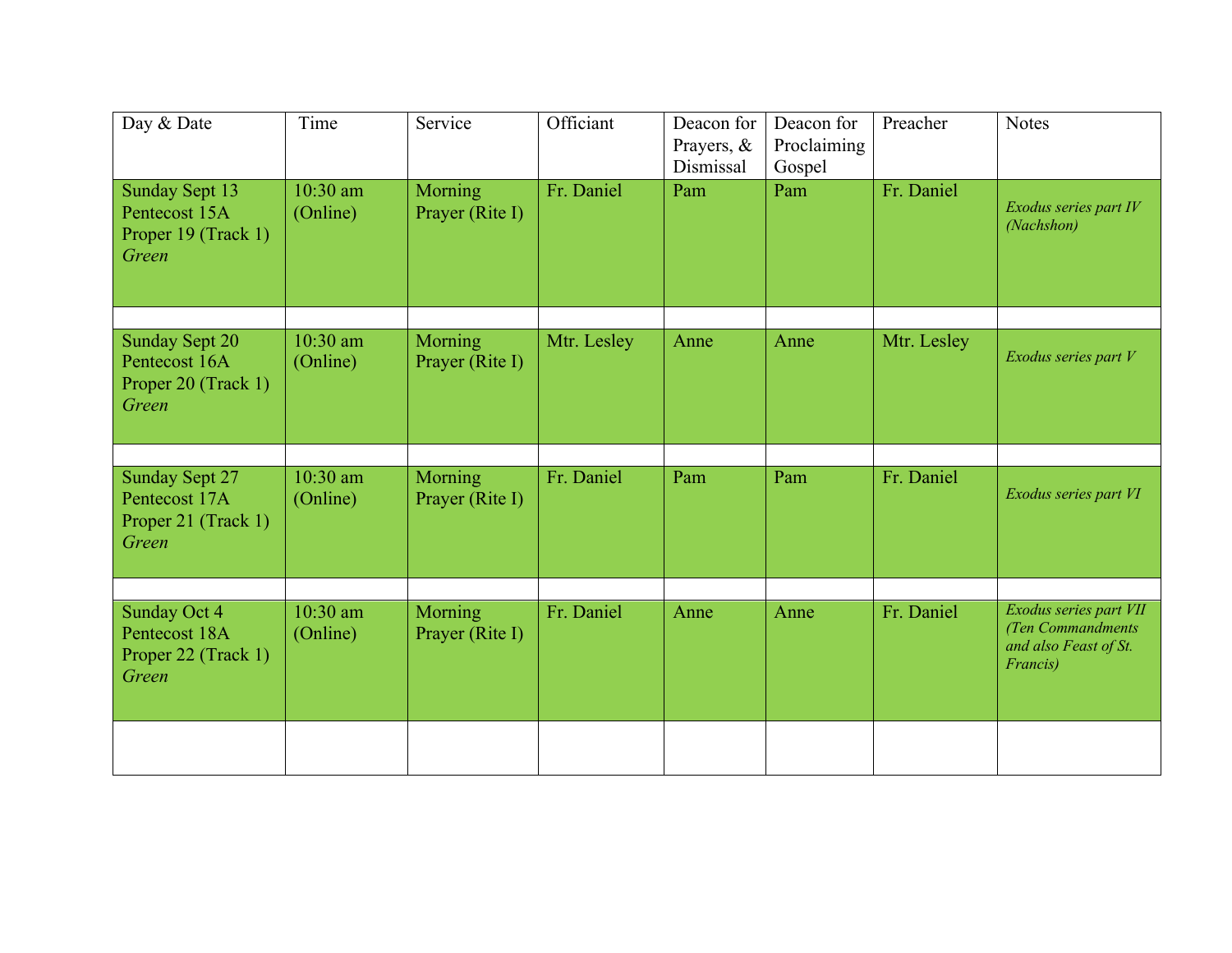| Day & Date                                                           | Time                   | Service                                  | Officiant  | Deacon for<br>Prayers, &<br>Dismissal<br>(Table) | Deacon for<br>Proclaiming<br>Gospel<br>(Word) | Preacher         | <b>Notes</b>            |
|----------------------------------------------------------------------|------------------------|------------------------------------------|------------|--------------------------------------------------|-----------------------------------------------|------------------|-------------------------|
| Sunday Oct 11<br>Pentecost 19A<br>Proper 23 (Track 1)<br>Green       | 10:30 am<br>(Online)   | Morning<br>Prayer (Rite I)               | Fr. Daniel | Pam                                              | Pam                                           | Fr. Daniel       | Exodus series part VIII |
| Sunday Oct 18<br>Pentecost 20A<br>Proper 24 (Track 1)<br>Green       | 10:30 am<br>(Online)   | Morning<br>Prayer (Rite I)               | Fr. Daniel | Anne                                             | Anne                                          | Fr. Daniel       | Exodus series part IX   |
| Sunday Oct 25<br>Pentecost 21A<br>Proper 25 (Track 1)<br>Green       | 10:30 am<br>(Online)   | Morning<br>Prayer (Rite I)               | Fr. Daniel | Pam                                              | Pam                                           | Fr.<br>Shewmaker |                         |
| <b>Sunday Nov 1</b><br><b>All Saints</b><br>White                    | $10:30$ am<br>(Online) | <b>Holy Eucharist</b><br>(Rite II)       | Fr. Daniel | Anne                                             | Pam                                           | Fr. Daniel       |                         |
| <b>Sunday Nov 8</b><br>Pentecost 23A<br>Proper 27 (Track 1)<br>Green | 10:30 am<br>(Online)   | Morning<br>Prayer (Rite)<br>$\mathbf{I}$ | Fr. Daniel | Pam                                              | Pam                                           | Fr. Daniel       |                         |